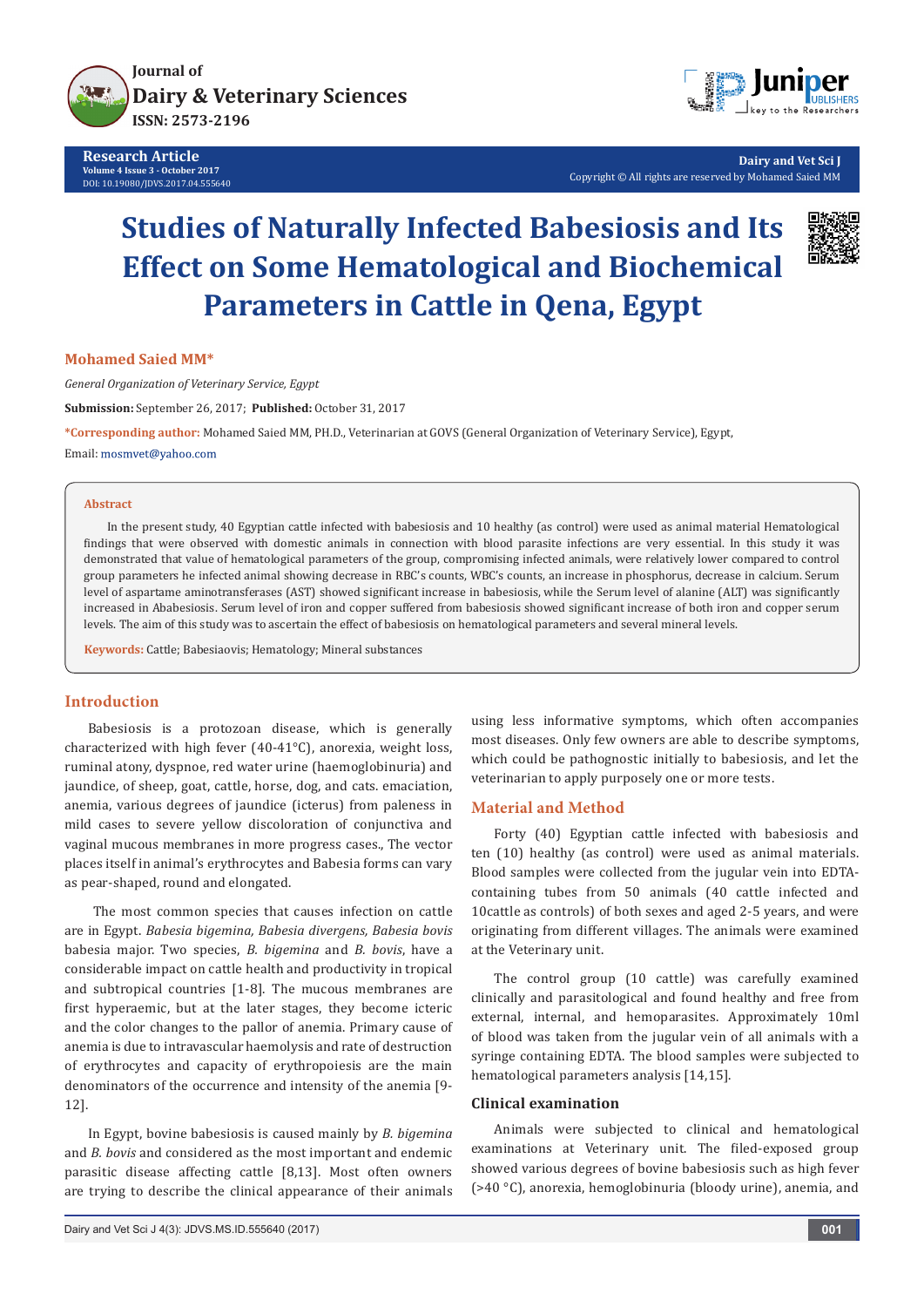jaundice. They were also infested with ticks to various degrees. The control group was examined thoroughly for presence of any abnormal clinical changes and external parasites, and was thoroughly examined by different laboratory techniques such as direct smear, flotation, sedimentation and Barmen's techniques and blood film to confirm the absence of any internal parasites.

# **Results**

# **Clinical Findings**

Cattle infected with *B. bovis* showed typical clinical signs of babesiosis. Briefly, highly rise in body temperature (40- 41.5 °C), conjunctive and vaginal mucous membranes were anemic and the clinical severity was ranged from paleness in mild cases to severe yellow discoloration (icterus) in more progressive cases, red to dark red urine (coffee-color) urine, hemoglobin urea was common sign in cattle with severe clinical manifestation and accelerated heart and respiratory rates. Some cases showed nervous manifestations in advanced stages such as in coordination and head pressing. Various degrees of tick infestations were present around groins, horns, Intermandibular space, and ears.

### **Hematological Findings**

Giemsa-stained blood smears from *B. bovis* infected animals showed intra-erythrocyticpiroplasms of *B. bovis* that were in the form of pyri form or pear-shaped.

The mean values of RBCs, hemoglobin amount, PCV %, WBCs, and differential leucocytes count are listed in. Briefly, the important findings can be summarized as follows; there is a clear significant difference in the hematological parameters between *B. bovis* infected buffaloes and *B. bovis* infected cattle in comparison to control group at P-value ( $\leq 0.01$ ) and ( $\leq$ 0.001),respectively

## **Discussion**

Tick-borne diseases have a negative effect on livestock health [16]. In this study, Babesia infection was confirmed via light microscopy examination. Presence of pear shape piroplasmsinside RBCs is confirmative of diagnosis especially in acute stages of the disease [17].

## **Clinical findings**

The observed clinical findings in cattle with babesiosis such as fever, dark brown to coffee urine, pale mucous membranes with empty episcleral blood vessels with reduced appetite could be attributed to severe haemolytic process associated the presence of Babesia sp. inside the red blood cells [18,19] supported this view.

## **Hematological findings**

Leucogram showed significant decrease (P<0.001) in total leucocytes count and nuetrophil. Normocytic normochromic anemia observed in cattle with babesiosis which could be attributed to intravascular haemolysis of red blood cells [20] supported this view. Insignificant changes in total leucocytic

count in total leucocytes count in cattle with babesiosis, while there was significant increase in lymphocytes and monocytes associated with significant decrease (P<0.001) in nuetrophils. This could be explained as the breakdown of red blood cells by Babesia sp. [21-24]. Even in animals which recover spontaneously, erythrocyte count, packecell volume, and hemoglobin level continue to decline steadily after patency. Once the parasites have been eliminated, increased hematopoiesis occurs, evidenced by the presence of nucleated erythrocytes, polychromasia, and anisocytosis [25].

# **Biochemical findings**

Babesiosis infected cattle showed significant decrease in calcium and increase in phosphorus levels, this agree with [26,27] who noticed the serum changes may include increased potassium and reduced calcium and sodium levels. Babesiosis infected cattle showed significant increase in AST, hypoproteinemia, this may indicate the harmful effect of toxic metabolites of Babesia sp. on liver cells. These results were supported by [28]. Serum level of iron was significantly decreased (P<0.001), while copper showed insignificant change. The drop in serum level of iron may be due to anemia which leads to excessive withdrawal of serum iron to be utilized for erythropoeisis. While others have extremely high concentrations of serum iron [29].

Babesiosis infected cattle showed significant decrease in protein. Our present study indicates that the serum protein and globulin pattern was significantly altered by *babesia bigemina* infection. There was a significant decrease in total protein in serum of infected clinical cases and these in accordance with data recorded in cattle [30,31], in calves by [32] and In buffaloes [33-35].

Concerning the effect of *Babesia bigemina* infection on activity of liver enzymes, the obtained results revealed a highly significant increase in serum AST and ALT. These results were I agreement with other previous studies reported by Allen & Kuttler [36] Camacho et al [37]. The increase in enzymes activity may attribute to sever anemia that lead to hypoxic and toxic liver damages. Also massive hemolysis may occur which in conjunction with hypoxia may lead to hepatic cell degeneration and glomerular dysfunction leading to increase in AST, ALT and Bun, Allen & Kuttler, [36].

### **Control**

Babesiosis infected cattle is often only noticed at the onset of hemoglobinuria, when the disease is far advanced. Although therapy and transfusion will generally save an infected animal even at an advanced stage of the disease, it may continue to be severely debilitated for several months after recovery [25,37- 39]. Thus, for economic and animal welfare reasons, the best option is to prevent rather than treat infections.

#### **References**

1. [Iseki H, Zhou L, Kim C, Inpankaew T, Sununta C et al. \(2010\)](https://www.ncbi.nlm.nih.gov/pubmed/20363078)  [Seroprevalence of Babesia infections of dairy cows in northern](https://www.ncbi.nlm.nih.gov/pubmed/20363078)  [Thailand. Vet Parasitol 170\(3-4\): 193-196.](https://www.ncbi.nlm.nih.gov/pubmed/20363078)

**How to cite this article:** Mohamed Saied MM. Studies of Naturally Infected Babesiosis and Its Effect on Some Hematological and Biochemical Parameters in Cattle in Qena, Egypt. Dairy and Vet Sci J. 2017; 4(3): 555640. DOI: [10.19080/JDVS.2017.04.555640.](http://dx.doi.org/10.19080/JDVS.2017.04.555640) **<sup>002</sup>**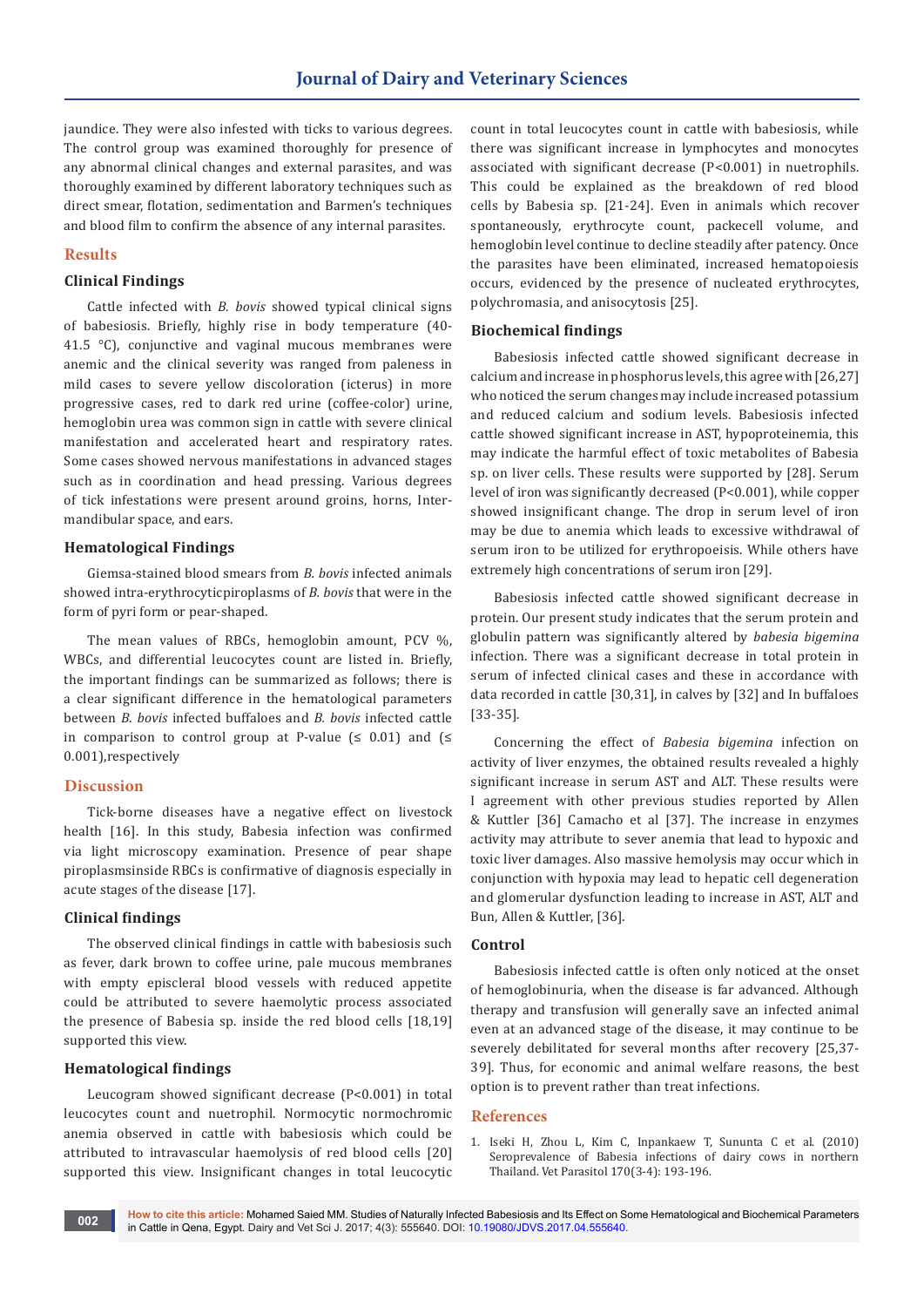- 2. Aytuğ CN, Alaçam E, Görgül S (1990) Koyunve Keçi Hastalıkları ve Yetiştiriciliği İstanbul. Tüm-Vet HayvancılıkhizmetleriYayını Pp. 201- 202.
- 3. Ferrer D, Castellà J, Gutiérrez JF, Lav[ín S, Marco I \(1998\): Sero prevalence](https://www.ncbi.nlm.nih.gov/pubmed/9706577)  [of Babesiaovis in Moufl on Sheep in Spain. J Wildl Dis 34\(3\): 637-639.](https://www.ncbi.nlm.nih.gov/pubmed/9706577)
- 4. İmren HY, Şahal M (1991) Veteriner İçHastalıkları. Ankara. Feryal Mat baacılık San. Ve Tic. Ltd Şti. pp. 207-208.
- 5. Popa E (1998) Ixodid Ticks Vectors of Babesiosis in Animals in Romania. Revista Romana de Medicina Veterinara 8 (2): 61-67.
- 6. [Yeruham I, Hadani A, Galker F, Avidar Y, Bogin E \(1998\) Clinico-](https://www.ncbi.nlm.nih.gov/pubmed/9780825)[Pathological and Serological Studies of Babesia ovis in Experimentally](https://www.ncbi.nlm.nih.gov/pubmed/9780825)  [Infected Sheep. Zentralbl Veterinarmed B 45\(7\): 385-394.](https://www.ncbi.nlm.nih.gov/pubmed/9780825)
- 7. [Mahmoud MS, Kandil OM, Nasr SM, Hendawy SH, Habeeb SM, et al.](https://www.ncbi.nlm.nih.gov/pubmed/26062684)  [\(2015\) Serological and molecular diagnostic surveys combined with](https://www.ncbi.nlm.nih.gov/pubmed/26062684)  [examining hematological profiles suggests increased levels of infection](https://www.ncbi.nlm.nih.gov/pubmed/26062684)  [and hematological response of cattle to babesiosis infections compared](https://www.ncbi.nlm.nih.gov/pubmed/26062684)  [to native buffaloes in Egypt. Parasit Vectors 8: 319-333.](https://www.ncbi.nlm.nih.gov/pubmed/26062684)
- 8. [Adham FK, Abd-El-Samie EM, Gabre RM, El-Hussein H \(2009\) Detection](https://www.ncbi.nlm.nih.gov/pubmed/19415329)  [of tick blood parasites in Egypt using PCR assay, I-](https://www.ncbi.nlm.nih.gov/pubmed/19415329)*Babesia bovis* and [Babesia bigemina. Parasitol Res 105\(3\): 721-730.](https://www.ncbi.nlm.nih.gov/pubmed/19415329)
- 9. [Feldman BF \(1981\) Anemias Associated with Blood Loss and](https://www.ncbi.nlm.nih.gov/pubmed/6976033)  [Hemolysis. Vet Clin North Am Small Anim Pract 11\(2\): 265-276.](https://www.ncbi.nlm.nih.gov/pubmed/6976033)
- 10. Jain JJ (1986) Schalm's Veterinary Hematology. 4<sup>th</sup> (edn.), Philadelphia, USA.
- 11. [Mosqueda J, Olvera-Ramirez A, Aguilar-Tipacamu G, Canto GJ \(2012\)](https://www.ncbi.nlm.nih.gov/pubmed/22360483)  [Current advances in detection and treatment of babesiosis. Curr Med](https://www.ncbi.nlm.nih.gov/pubmed/22360483)  [Chem 19\(10\): 1504-1518.](https://www.ncbi.nlm.nih.gov/pubmed/22360483)
- 12. [Decaro N, Larocca V, Parisi A, Losurdo M, Lia RP, et al. \(2013\) Clinical](https://www.ncbi.nlm.nih.gov/pubmed/23658262/)  [bovine piroplasmosis caused by Babesia occultans in Italy. J Clin](https://www.ncbi.nlm.nih.gov/pubmed/23658262/)  [Microbiol 51\(7\): 2432-2434.](https://www.ncbi.nlm.nih.gov/pubmed/23658262/)
- 13. [Nagati HE \(1947\) Some new and rare records of piroplasmosis with a](https://www.ncbi.nlm.nih.gov/pubmed/20295968)  [list of the species of Babesia and Theileria so far recorded from Egypt.](https://www.ncbi.nlm.nih.gov/pubmed/20295968)  [Vet Rec 59\(11\):145-147.](https://www.ncbi.nlm.nih.gov/pubmed/20295968)
- 14. Schalm OW, Jain NC, Carroll EJ (1975) Veterinary Haematology. 3rd (edn.), Philadelphia, USA.
- 15. Coles EA (1986) Veterinary Clinical Pathology 4<sup>th</sup> (edn.), Sunders Compay, Philadelphia, USA.
- 16. [Omar AOJ, Sadat M, Emam FA \(2015\) Determination of oxidative](http://internationalscholarsjournals.org/download.php?id=838698939907244626.pdf&type=application/pdf&op=1)  [stress markers associated with Babesia Bigemina. Afr J Biotechnol Res](http://internationalscholarsjournals.org/download.php?id=838698939907244626.pdf&type=application/pdf&op=1)  [3\(6\):150-5.](http://internationalscholarsjournals.org/download.php?id=838698939907244626.pdf&type=application/pdf&op=1)
- 17. Singh AP, Singla LD, Singh AA (2000) study on the effects of macroclimatic factors on the seasonal population dynamics of *Boophilus micropus* (Canes 1888) infesting the cross-bred cattle of Ludhiana district. Int J Anim Sci 15:29-31.
- 18. [Fujinaga T \(1981\) Bovine Babesiosis in Japan: clinical and clinic](https://www.ncbi.nlm.nih.gov/pubmed/7343692)[pathological studies on cattle experimentally infected with Babesia](https://www.ncbi.nlm.nih.gov/pubmed/7343692)  [ovata. Nihon Juigaku Zasshi 43\(6\): 803-813.](https://www.ncbi.nlm.nih.gov/pubmed/7343692)
- 19. Georgi JR, Georgi ME, Theodrides VJ (1990) Parasitology for Veterinarians 5th (edn.), WB Saunders Company. Harcourt Brace Jovanovich Inc, Philadelphia, USA.
- 20. Pandy N, Misra S (1987) Haematological and Biochemical response to haemolyticanaemia of clinical Babesiosis in cattle and therapy. Ind Vet J 64: 882-886.
- 21. [Hussein AH, Mohammed NAES, Mohammed HK \(2007\) Theileriosis and](https://www.isah-soc.org/userfiles/downloads/proceedings/Proc_ISAH_2007_Volume_I/24_Hultgren.pdf)  [babesiosis in cattle: haemogram and some biochemical parameters.](https://www.isah-soc.org/userfiles/downloads/proceedings/Proc_ISAH_2007_Volume_I/24_Hultgren.pdf)  [ISAH-2007 Tartu, Estonia 143-150.](https://www.isah-soc.org/userfiles/downloads/proceedings/Proc_ISAH_2007_Volume_I/24_Hultgren.pdf)
- 22. [Riond BMM, Braun U, Deplazes P, Joerger K, Thoma R, et al. \(2008\)](https://link.springer.com/article/10.1007%2Fs00580-007-0713-z)  [Concurrent infections with vector-borne pathogens associated with](https://link.springer.com/article/10.1007%2Fs00580-007-0713-z)  [fatal anemia in cattle: hematology and blood chemistry. Comparative](https://link.springer.com/article/10.1007%2Fs00580-007-0713-z)  [Clinical Pathology 17\(3\): 171-177.](https://link.springer.com/article/10.1007%2Fs00580-007-0713-z)
- 23. [Salem NY, Farag HS \(2014\) Clinical, hematologic, and molecular](https://www.hindawi.com/journals/vmi/2014/270345/)  [findings in naturally occurring](https://www.hindawi.com/journals/vmi/2014/270345/) *Babesia canis vogeli* in Egyptian dogs. [Veterinary Medicine International 2014\(2014\): Article ID 270345, 6](https://www.hindawi.com/journals/vmi/2014/270345/)  [pages.](https://www.hindawi.com/journals/vmi/2014/270345/)
- 24. [Salem NY, El-Sherif MA \(2015\) Malondialdehyde status, trace minerals](https://www.cabdirect.org/cabdirect/abstract/20153378637)  [and hematologic results of anemic-](https://www.cabdirect.org/cabdirect/abstract/20153378637) *T. equi* infected Egyptian horses. Int [J Vet Sci 4\(3\):118-122.](https://www.cabdirect.org/cabdirect/abstract/20153378637)
- 25. [Lewis D, Purnell RE, Francis LM, Young ER \(1981\) The effect of](https://www.ncbi.nlm.nih.gov/pubmed/7345111)  [treatment with imidocarbdipropionate on the course of Babesia](https://www.ncbi.nlm.nih.gov/pubmed/7345111)  [divergens infections in splenectomised calves, and their subsequent](https://www.ncbi.nlm.nih.gov/pubmed/7345111)  [immunity to homologous challenge. J Comp Pathol 91\(2\): 285-292.](https://www.ncbi.nlm.nih.gov/pubmed/7345111)
- 26. O'Neill, AR (1983) Blood transfusions in the treatment of red water. Ir Vet News J.
- 27. [Zintl A, Mulcahy G, Skerrett HE, Taylor SM, Gray JS \(2003\), Babesi](https://www.ncbi.nlm.nih.gov/pubmed/14557289)  [adivergens, a Bovine Blood Parasite of Veterinary and Zoonotic](https://www.ncbi.nlm.nih.gov/pubmed/14557289)  [Importance. Clin Microbiol Rev 16\(4\): 622-636.](https://www.ncbi.nlm.nih.gov/pubmed/14557289)
- 28. [Yeruham I, Avidar Y, Aroch I, Hadani A \(2003\) Intra-uterine infection](https://www.ncbi.nlm.nih.gov/pubmed/12675895)  with *Babesia bovis* [in a 2-day-old calf. J Vet Med B Infect Dis Vet Public](https://www.ncbi.nlm.nih.gov/pubmed/12675895)  [Health 50\(2\): 60-62.](https://www.ncbi.nlm.nih.gov/pubmed/12675895)
- 29. Jerichow H, Jungmann R (1969) UntersuchungenzurSchadwirkungvonBabesiadivergens. 1 Mitteilung: der GehaltanKalium, Kalzium, MagnesiumundEisenimBlutserumbzwplasma beiklinischmanifester Piroplasmoseunter den Bedingungen der natu¨rlichenInfektion. Monatsh. Veterina¨rmed 24: 732-736.
- 30. Ashmawy KRA, Mandour A, Korshom M (1994) Alteration in protein electrophoretic pattern glutathione redox system and trace.
- 31. [Sharma A, Singla LD, Ashuma, Batth BK, Kaur P \(2016\) Clinicopatho-](https://www.ncbi.nlm.nih.gov/pubmed/27308284/)[Biochemical Alterations Associated with Subclinical Babesiosis in](https://www.ncbi.nlm.nih.gov/pubmed/27308284/)  [Dairy Animals. J Arthropod Borne Dis 10\(2\): 258-266.](https://www.ncbi.nlm.nih.gov/pubmed/27308284/)
- 32. [Venu R, Sailaja N, Srinivasa Rao K, Jayasree N, Vara Prasad WL \(2015\)](https://www.ncbi.nlm.nih.gov/pubmed/26064014/)  [Babesiabigemina infection in a 14-day old Jersey crossbred calf: a case](https://www.ncbi.nlm.nih.gov/pubmed/26064014/)  [report. J Parasit Dis 39\(2\): 264-265.](https://www.ncbi.nlm.nih.gov/pubmed/26064014/)
- 33. Abd El-Maksoud HA, Ramadan MY, Abdel-Mageid AD (2005) Biochemical studies and haemolymph microscopy diagnosis of *Babesia bovis* infection in buffaloes with special reference to protein electrophoresis and alterations in serum fatty acid patterns. 4 intl Sci Conf, Mansoura, Egypt, pp: 1241-1256.
- 34. Werner LL, Turnwald GH, Willard MD (2004) Immunologic and plasma protein disorders. In: Willard MD & Tvedten H (Eds.), Small animal clinical diagnosis by laboratory methods, pp. 290-305.
- 35. Kerr MG (2002) Veterinary laboratory medicine clinical biochemistry and hematology. 2nd (edn.), Cornwall: Blackwell Science, p.74-79.
- 36. [Allen PC, Kuttler KL, Amerault TE \(1981\) Clinical chemistry of](https://www.ncbi.nlm.nih.gov/pubmed/7258783)  [anaplasmosis: blood chemical changes in infected mature cows. Am J](https://www.ncbi.nlm.nih.gov/pubmed/7258783)  [Vet Res 42\(2\): 322-325.](https://www.ncbi.nlm.nih.gov/pubmed/7258783)
- 37. [Camacho AT, Guitian FJ, Pallas E, Gestal JJ, Olmeda AS, et al. \(2005\)](https://hal.archives-ouvertes.fr/hal-00902994/document)  [Serum protein response and renal failure in canine Babesia annae](https://hal.archives-ouvertes.fr/hal-00902994/document)  [infection. Vet Res 36\(5-6\): 713-722.](https://hal.archives-ouvertes.fr/hal-00902994/document)
- 38. [Barrera R, Carapeto MV Habela MA, Zaragoza C \(2010\) Electrophoresis](http://www.scielo.cl/scielo.php?pid=S0301-732X2010000300008&script=sci_abstract&tlng=en)  [pattern of serum in horses with babesiosis. Arch Med Vet 42\(3\): 173-](http://www.scielo.cl/scielo.php?pid=S0301-732X2010000300008&script=sci_abstract&tlng=en) [178.](http://www.scielo.cl/scielo.php?pid=S0301-732X2010000300008&script=sci_abstract&tlng=en)
- 39. [Purnell RE, Young ER, Brocklesby DW, Hendry DJ \(1977\) The hematology](http://europepmc.org/abstract/med/576085)  [of experimentally induced-](http://europepmc.org/abstract/med/576085)*B. divergens*, and E. phagocytophila [infections in splenectomised calves. Vet Rec 100\(1\):4-6.](http://europepmc.org/abstract/med/576085)